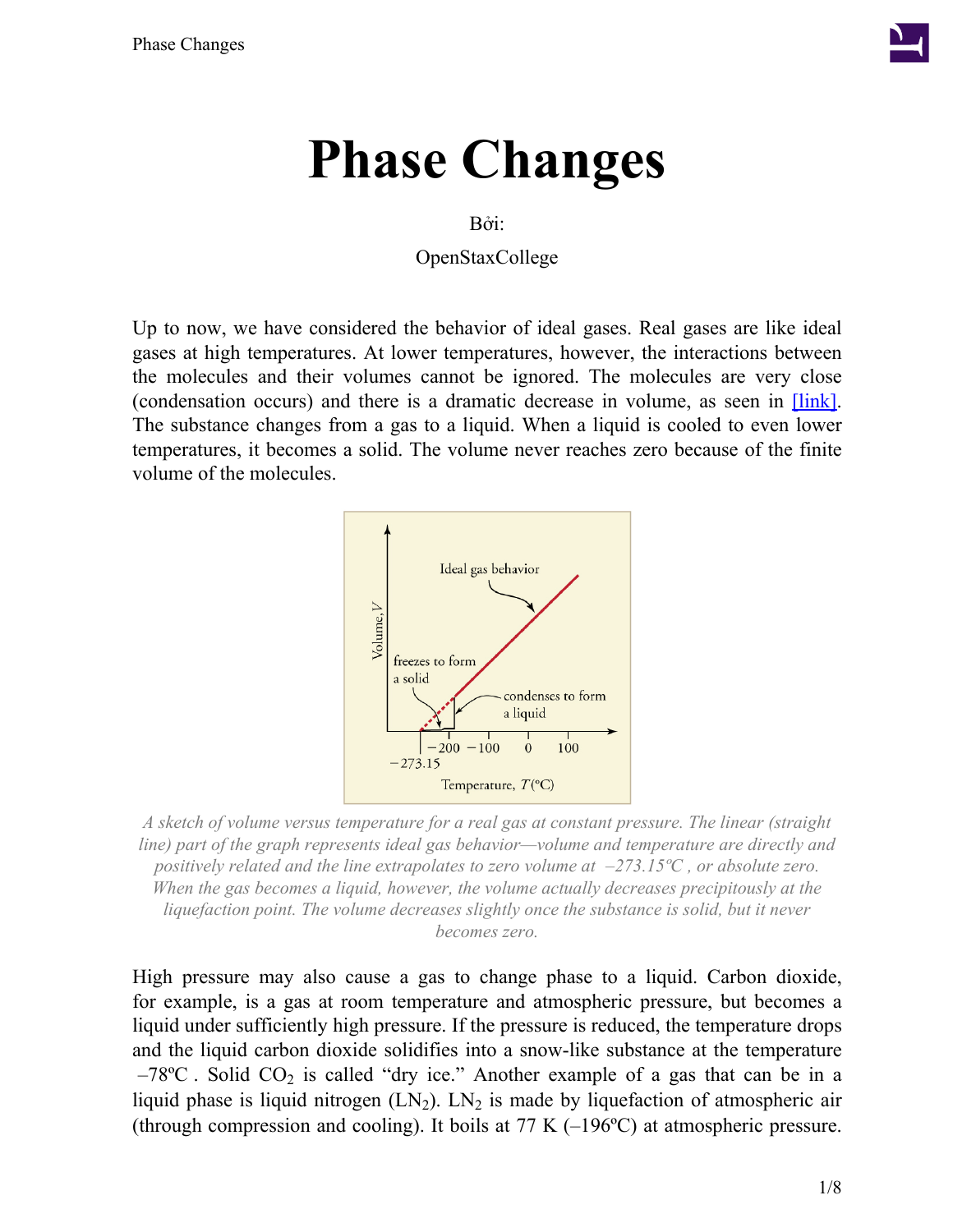$LN<sub>2</sub>$  is useful as a refrigerant and allows for the preservation of blood, sperm, and other biological materials. It is also used to reduce noise in electronic sensors and equipment, and to help cool down their current-carrying wires. In dermatology,  $LN_2$  is used to freeze and painlessly remove warts and other growths from the skin.

## *PV* **Diagrams**

We can examine aspects of the behavior of a substance by plotting a graph of pressure versus volume, called a *PV* diagram. When the substance behaves like an ideal gas, the ideal gas law describes the relationship between its pressure and volume. That is,

*PV*= *NkT* (ideal gas).

Now, assuming the number of molecules and the temperature are fixed,

*PV*=constant (ideal gas, constant temperature).

For example, the volume of the gas will decrease as the pressure increases. If you plot the relationship *PV*=constant on a *PV* diagram, you find a hyperbola. [\[link\]](#page-1-0) shows a graph of pressure versus volume. The hyperbolas represent ideal-gas behavior at various fixed temperatures, and are called *isotherms*. At lower temperatures, the curves begin to look less like hyperbolas—the gas is not behaving ideally and may even contain liquid. There is a critical point—that is, a critical temperature—above which liquid cannot exist. At sufficiently high pressure above the critical point, the gas will have the density of a liquid but will not condense. Carbon dioxide, for example, cannot be liquefied at a temperature above 31.0ºC. Critical pressure is the minimum pressure needed for liquid to exist at the critical temperature. **[\[link\]](#page-2-0)** lists representative critical temperatures and pressures.

<span id="page-1-0"></span>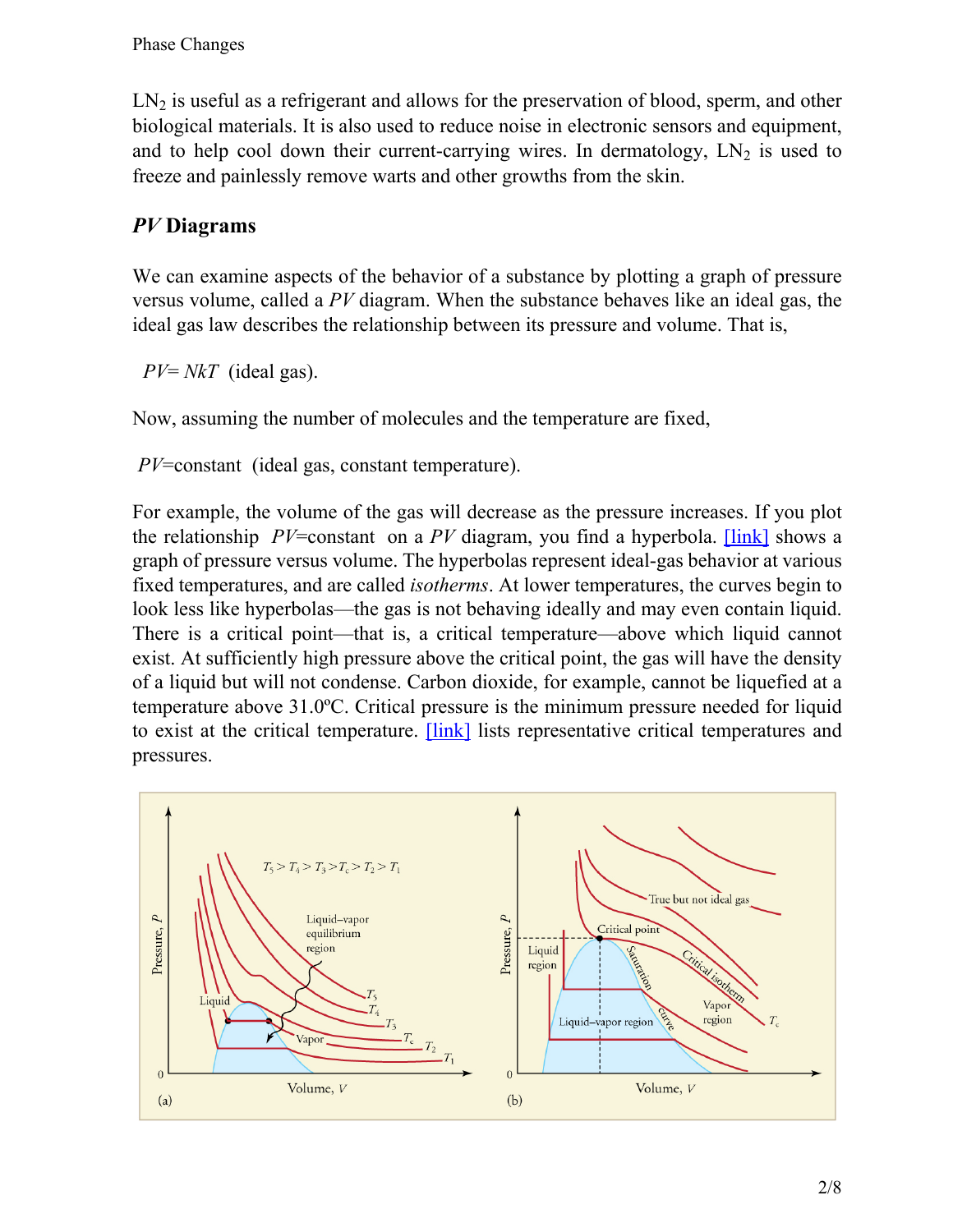#### Phase Changes

*PV diagrams. (a) Each curve (isotherm) represents the relationship between P and V at a fixed temperature; the upper curves are at higher temperatures. The lower curves are not hyperbolas, because the gas is no longer an ideal gas. (b) An expanded portion of the PV diagram for low temperatures, where the phase can change from a gas to a liquid. The term "vapor" refers to the gas phase when it exists at a temperature below the boiling temperature.*

<span id="page-2-0"></span>

| Substance      | Critical temperature   Critical pressure |             |                           |       |
|----------------|------------------------------------------|-------------|---------------------------|-------|
|                | K                                        | $\rm ^{o}C$ | Pa                        | atm   |
| Water          | 647.4                                    | 374.3       | $22.12 \times 10^6$ 219.0 |       |
| Sulfur dioxide | 430.7                                    | 157.6       | $7.88 \times 10^6$        | 78.0  |
| Ammonia        | 405.5                                    | 132.4       | $11.28 \times 10^6$       | 111.7 |
| Carbon dioxide | 304.2                                    | 31.1        | $7.39 \times 10^{6}$      | 73.2  |
| Oxygen         | 154.8                                    | $-118.4$    | $5.08 \times 10^{6}$      | 50.3  |
| Nitrogen       | 126.2                                    | $-146.9$    | $3.39 \times 10^{6}$      | 33.6  |
| Hydrogen       | 33.3                                     | $-239.9$    | $1.30 \times 10^{6}$      | 12.9  |
| Helium         | 5.3                                      | $-267.9$    | $0.229 \times 10^6$ 2.27  |       |

Critical Temperatures and Pressures

## **Phase Diagrams**

The plots of pressure versus temperatures provide considerable insight into thermal properties of substances. There are well-defined regions on these graphs that correspond to various phases of matter, so *PT* graphs are called phase diagrams. [\[link\]](#page-3-0) shows the phase diagram for water. Using the graph, if you know the pressure and temperature you can determine the phase of water. The solid lines—boundaries between phases—indicate temperatures and pressures at which the phases coexist (that is, they exist together in ratios, depending on pressure and temperature). For example, the boiling point of water is 100ºC at 1.00 atm. As the pressure increases, the boiling temperature rises steadily to 374ºC at a pressure of 218 atm. A pressure cooker (or even a covered pot) will cook food faster because the water can exist as a liquid at temperatures greater than 100ºC without all boiling away. The curve ends at a point called the *critical point*, because at higher temperatures the liquid phase does not exist at any pressure. The critical point occurs at the critical temperature, as you can see for water from  $\boxed{\text{link}}$ . The critical temperature for oxygen is  $-118^{\circ}\text{C}$ , so oxygen cannot be liquefied above this temperature.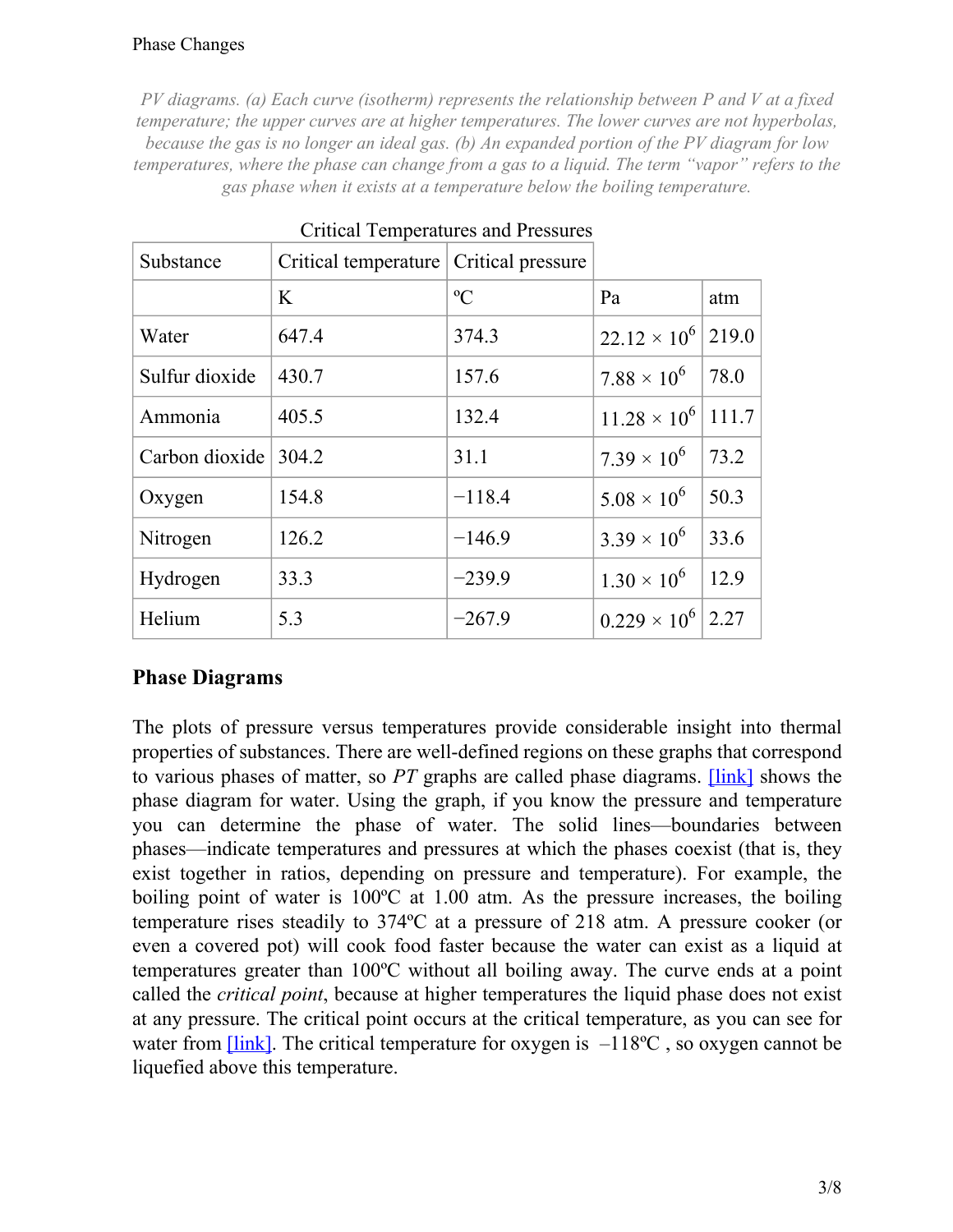

<span id="page-3-0"></span>*The phase diagram (PT graph) for water. Note that the axes are nonlinear and the graph is not to scale. This graph is simplified—there are several other exotic phases of ice at higher pressures.*

Similarly, the curve between the solid and liquid regions in **[\[link\]](#page-3-0)** gives the melting temperature at various pressures. For example, the melting point is  $0^{\circ}$ C at 1.00 atm, as expected. Note that, at a fixed temperature, you can change the phase from solid (ice) to liquid (water) by increasing the pressure. Ice melts from pressure in the hands of a snowball maker. From the phase diagram, we can also say that the melting temperature of ice rises with increased pressure. When a car is driven over snow, the increased pressure from the tires melts the snowflakes; afterwards the water refreezes and forms an ice layer.

At sufficiently low pressures there is no liquid phase, but the substance can exist as either gas or solid. For water, there is no liquid phase at pressures below 0.00600 atm. The phase change from solid to gas is called sublimation. It accounts for large losses of snow pack that never make it into a river, the routine automatic defrosting of a freezer, and the freeze-drying process applied to many foods. Carbon dioxide, on the other hand, sublimates at standard atmospheric pressure of 1 atm. (The solid form of  $CO<sub>2</sub>$  is known as dry ice because it does not melt. Instead, it moves directly from the solid to the gas state.)

All three curves on the phase diagram meet at a single point, the triple point, where all three phases exist in equilibrium. For water, the triple point occurs at  $273.16 \text{ K}$  (0.01<sup>o</sup>C) , and is a more accurate calibration temperature than the melting point of water at 1.00 atm, or 273.15 K (0.0°C). See  $\overline{\text{link}}$  for the triple point values of other substances.

## **Equilibrium**

Liquid and gas phases are in equilibrium at the boiling temperature. (See  $\lfloor \text{link} \rfloor$ .) If a substance is in a closed container at the boiling point, then the liquid is boiling and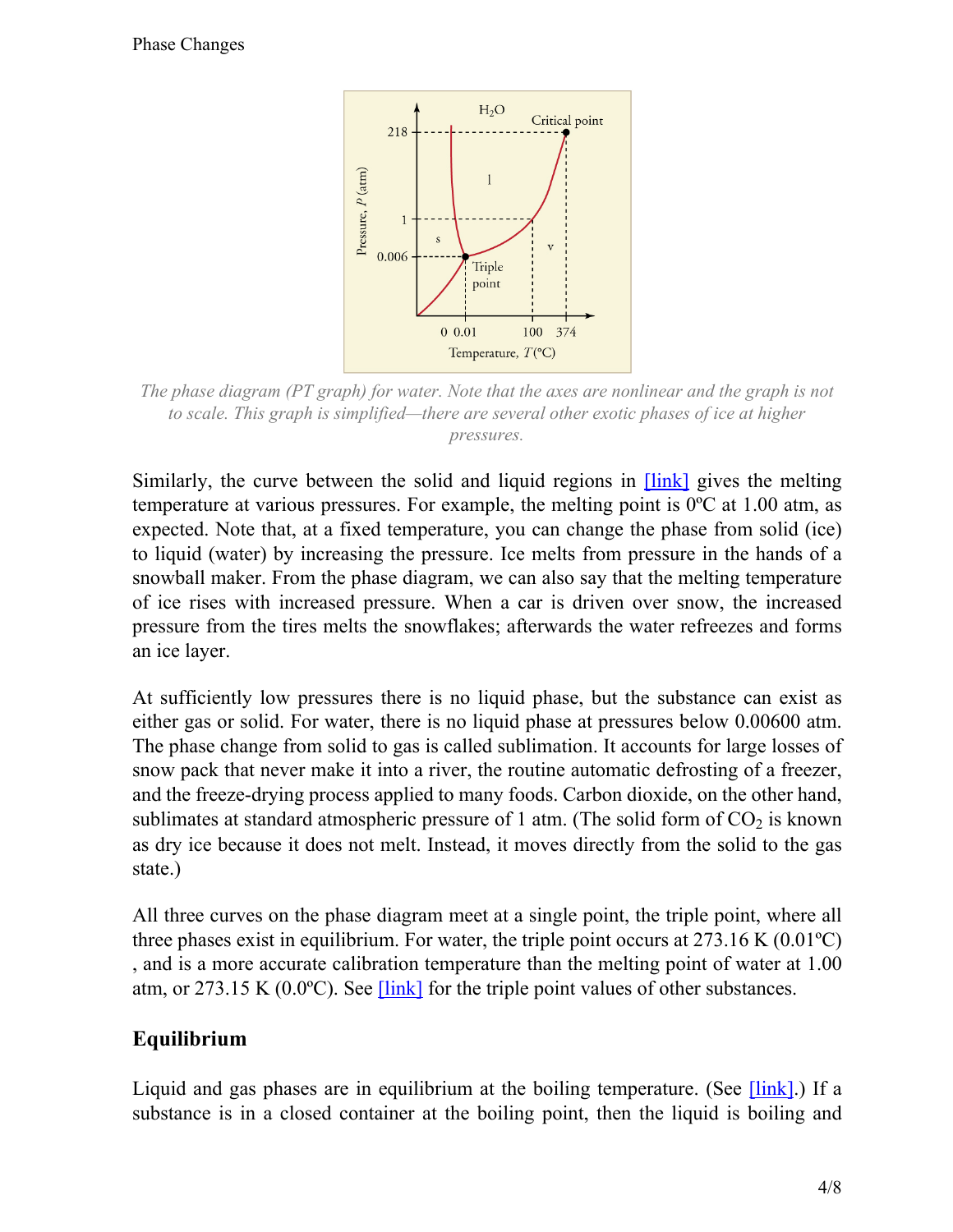<span id="page-4-1"></span>the gas is condensing at the same rate without net change in their relative amount. Molecules in the liquid escape as a gas at the same rate at which gas molecules stick to the liquid, or form droplets and become part of the liquid phase. The combination of temperature and pressure has to be "just right"; if the temperature and pressure are increased, equilibrium is maintained by the same increase of boiling and condensation rates.



*Equilibrium between liquid and gas at two different boiling points inside a closed container. (a) The rates of boiling and condensation are equal at this combination of temperature and pressure, so the liquid and gas phases are in equilibrium. (b) At a higher temperature, the boiling rate is faster and the rates at which molecules leave the liquid and enter the gas are also faster. Because there are more molecules in the gas, the gas pressure is higher and the rate at which gas molecules condense and enter the liquid is faster. As a result the gas and liquid are in equilibrium at this higher temperature.*

<span id="page-4-0"></span>

| Substance      | Temperature   Pressure |             |                             |     |
|----------------|------------------------|-------------|-----------------------------|-----|
|                | K                      | $\rm ^{o}C$ | Pa                          | atm |
| Water          | 273.16                 | 0.01        | $6.10 \times 10^2$ 0.00600  |     |
| Carbon dioxide | 216.55                 | $-56.60$    | $5.16 \times 10^5$ 5.11     |     |
| Sulfur dioxide | 197.68                 | $-75.47$    | $1.67 \times 10^3   0.0167$ |     |
| Ammonia        | 195.40                 | $-77.75$    | $6.06 \times 10^3$ 0.0600   |     |
| Nitrogen       | 63.18                  | $-210.0$    | $1.25 \times 10^4   0.124$  |     |
| Oxygen         | 54.36                  | $-218.8$    | $1.52 \times 10^2$ 0.00151  |     |
| Hydrogen       | 13.84                  | $-259.3$    | $7.04 \times 10^3   0.0697$ |     |

#### Triple Point Temperatures and Pressures

One example of equilibrium between liquid and gas is that of water and steam at 100ºC and 1.00 atm. This temperature is the boiling point at that pressure, so they should exist in equilibrium. Why does an open pot of water at 100ºC boil completely away? The gas surrounding an open pot is not pure water: it is mixed with air. If pure water and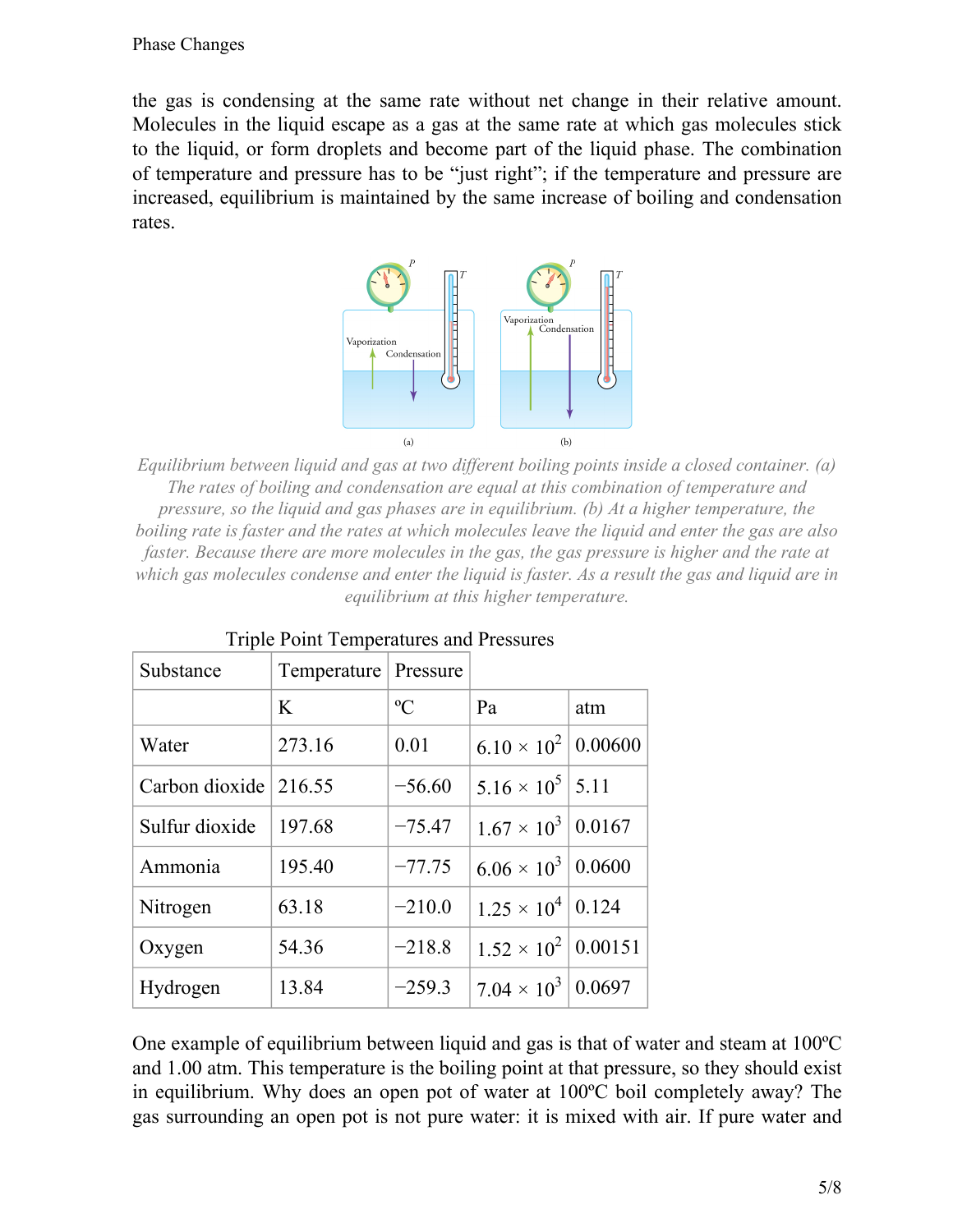steam are in a closed container at 100ºC and 1.00 atm, they would coexist—but with air over the pot, there are fewer water molecules to condense, and water boils. What about water at 20.0ºC and 1.00 atm? This temperature and pressure correspond to the liquid region, yet an open glass of water at this temperature will completely evaporate. Again, the gas around it is air and not pure water vapor, so that the reduced evaporation rate is greater than the condensation rate of water from dry air. If the glass is sealed, then the liquid phase remains. We call the gas phase a vapor when it exists, as it does for water at 20.0ºC, at a temperature below the boiling temperature.

## Check Your Understanding

Explain why a cup of water (or soda) with ice cubes stays at 0ºC, even on a hot summer day.

The ice and liquid water are in thermal equilibrium, so that the temperature stays at the freezing temperature as long as ice remains in the liquid. (Once all of the ice melts, the water temperature will start to rise.)

## **Vapor Pressure, Partial Pressure, and Dalton's Law**

Vapor pressure is defined as the pressure at which a gas coexists with its solid or liquid phase. Vapor pressure is created by faster molecules that break away from the liquid or solid and enter the gas phase. The vapor pressure of a substance depends on both the substance and its temperature—an increase in temperature increases the vapor pressure.

Partial pressure is defined as the pressure a gas would create if it occupied the total volume available. In a mixture of gases, *the total pressure is the sum of partial pressures of the component gases*, assuming ideal gas behavior and no chemical reactions between the components. This law is known as Dalton's law of partial pressures, after the English scientist John Dalton (1766–1844), who proposed it. Dalton's law is based on kinetic theory, where each gas creates its pressure by molecular collisions, independent of other gases present. It is consistent with the fact that pressures add according to [Pascal's](/m42193) [Principle.](/m42193) Thus water evaporates and ice sublimates when their vapor pressures exceed the partial pressure of water vapor in the surrounding mixture of gases. If their vapor pressures are less than the partial pressure of water vapor in the surrounding gas, liquid droplets or ice crystals (frost) form.

### Check Your Understanding

Is energy transfer involved in a phase change? If so, will energy have to be supplied to change phase from solid to liquid and liquid to gas? What about gas to liquid and liquid to solid? Why do they spray the orange trees with water in Florida when the temperatures are near or just below freezing?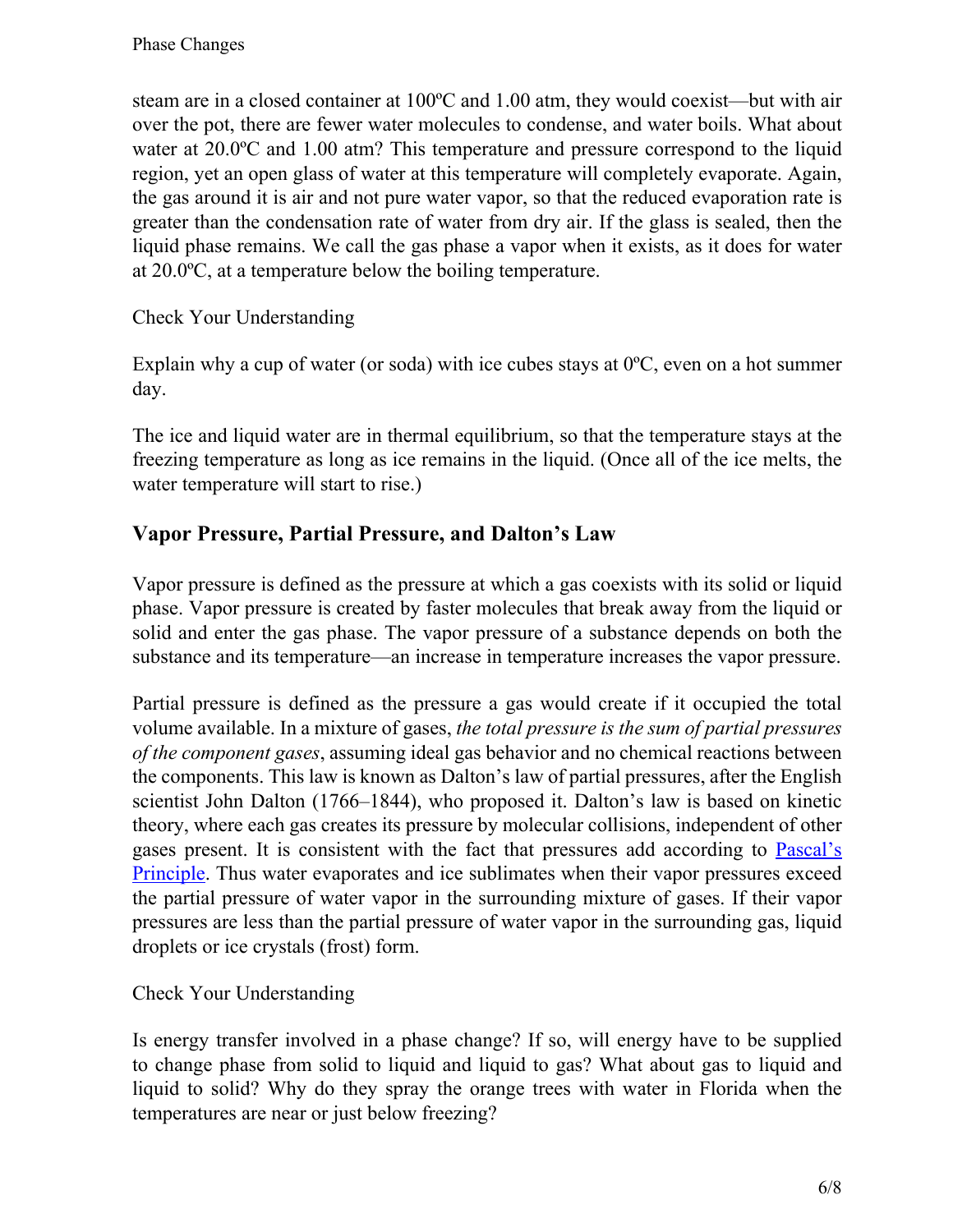Yes, energy transfer is involved in a phase change. We know that atoms and molecules in solids and liquids are bound to each other because we know that force is required to separate them. So in a phase change from solid to liquid and liquid to gas, a force must be exerted, perhaps by collision, to separate atoms and molecules. Force exerted through a distance is work, and energy is needed to do work to go from solid to liquid and liquid to gas. This is intuitively consistent with the need for energy to melt ice or boil water. The converse is also true. Going from gas to liquid or liquid to solid involves atoms and molecules pushing together, doing work and releasing energy.

PhET Explorations: States of Matter—Basics

Heat, cool, and compress atoms and molecules and watch as they change between solid, liquid, and gas phases.



*[States of Matter: Basics](http://phet.colorado.edu/en/simulation/states-of-matter-basics)*

# **Section Summary**

- Most substances have three distinct phases: gas, liquid, and solid.
- Phase changes among the various phases of matter depend on temperature and pressure.
- The existence of the three phases with respect to pressure and temperature can be described in a phase diagram.
- Two phases coexist (i.e., they are in thermal equilibrium) at a set of pressures and temperatures. These are described as a line on a phase diagram.
- The three phases coexist at a single pressure and temperature. This is known as the triple point and is described by a single point on a phase diagram.
- A gas at a temperature below its boiling point is called a vapor.
- Vapor pressure is the pressure at which a gas coexists with its solid or liquid phase.
- Partial pressure is the pressure a gas would create if it existed alone.
- Dalton's law states that the total pressure is the sum of the partial pressures of all of the gases present.

# **Conceptual Questions**

A pressure cooker contains water and steam in equilibrium at a pressure greater than atmospheric pressure. How does this greater pressure increase cooking speed?